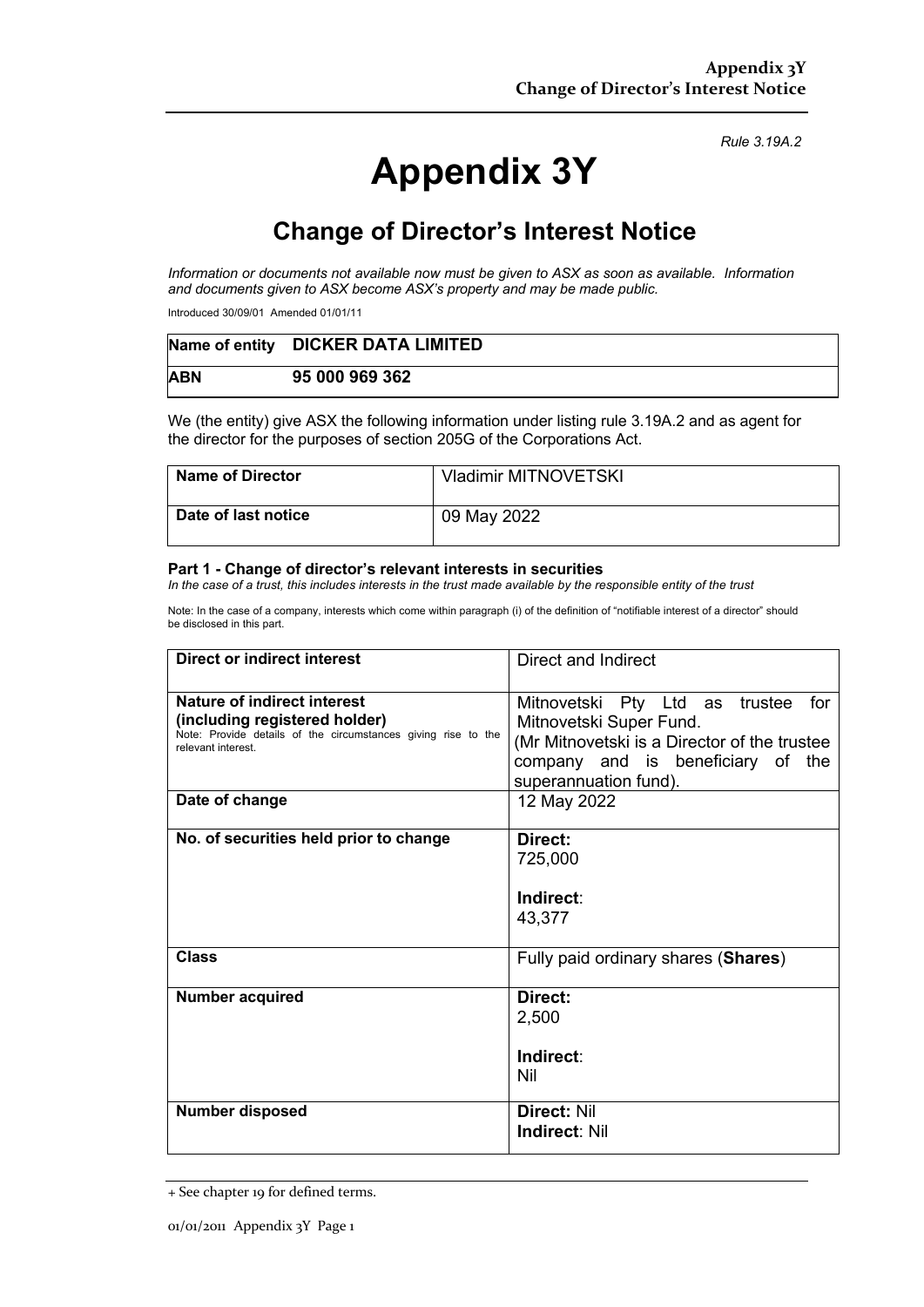| <b>Value/Consideration</b><br>Note: If consideration is non-cash, provide details and estimated<br>valuation                                                                      | <b>Direct</b><br>\$12.15 |
|-----------------------------------------------------------------------------------------------------------------------------------------------------------------------------------|--------------------------|
|                                                                                                                                                                                   | Indirect<br>N/A          |
| No. of securities held after change                                                                                                                                               | Direct:<br>727,500       |
|                                                                                                                                                                                   | Indirect:<br>43,377      |
| <b>Nature of change</b><br>Example: on-market trade, off-market trade, exercise of options,<br>issue of securities under dividend reinvestment plan, participation<br>in buy-back | On market trade          |

#### **Part 2 – Change of director's interests in contracts**

Note: In the case of a company, interests which come within paragraph (ii) of the definition of "notifiable interest of a director" should be disclosed in this part.

| <b>Detail of contract</b>                                                                                       | Not applicable. |
|-----------------------------------------------------------------------------------------------------------------|-----------------|
| <b>Nature of interest</b>                                                                                       |                 |
| Name of registered holder                                                                                       |                 |
| (if issued securities)                                                                                          |                 |
| Date of change                                                                                                  |                 |
| No. and class of securities to                                                                                  |                 |
| which interest related prior to                                                                                 |                 |
| change<br>Note: Details are only required for a contract in<br>relation to which the interest has changed       |                 |
| Interest acquired                                                                                               |                 |
| Interest disposed                                                                                               |                 |
| <b>Value/Consideration</b><br>Note: If consideration is non-cash, provide details<br>and an estimated valuation |                 |
| Interest after change                                                                                           |                 |

### **Part 3 –** +**Closed period**

| Were the interests in the securities or contracts   No<br>detailed above traded during a $+$ closed period<br>where prior written clearance was required? |  |
|-----------------------------------------------------------------------------------------------------------------------------------------------------------|--|
| If so, was prior written clearance provided to allow<br>the trade to proceed during this period?                                                          |  |

<sup>+</sup> See chapter 19 for defined terms.